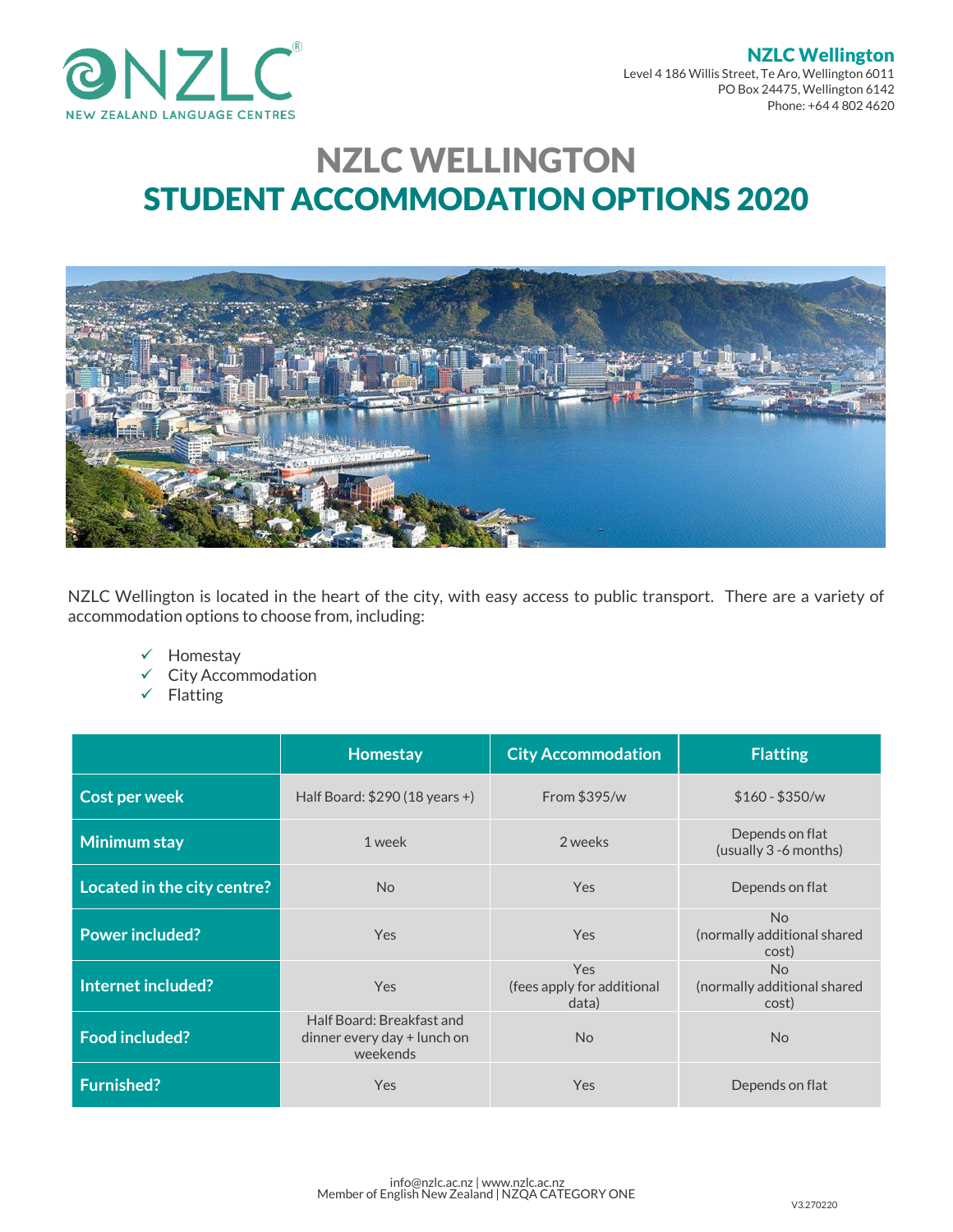

# HOMESTAY

Staying with a friendly and caring homestay family is one of the best ways to experience the Kiwi culture, and at the same time practise English outside the classroom. Our homestay families are very carefully selected and regularly inspected by our NZLC Accommodation Department.

Homestays are generally located 30 - 50 minutes travel distance by public transport. The map below shows the distribution of our homestays (marked by yellow stars) in the Wellington city region, and the estimated travel time between each zone and NZLC Wellington:



It is very important for us and the homestay family to know if you have any special requests or needs, so we can make your stay as comfortable as possible. **Please specify your requests on the NZLC Enrolment Form.** 



info@nzlc.ac.nz | www.nzlc.ac.nz Member of English New Zealand | NZQA CATEGORY ONE V3.270220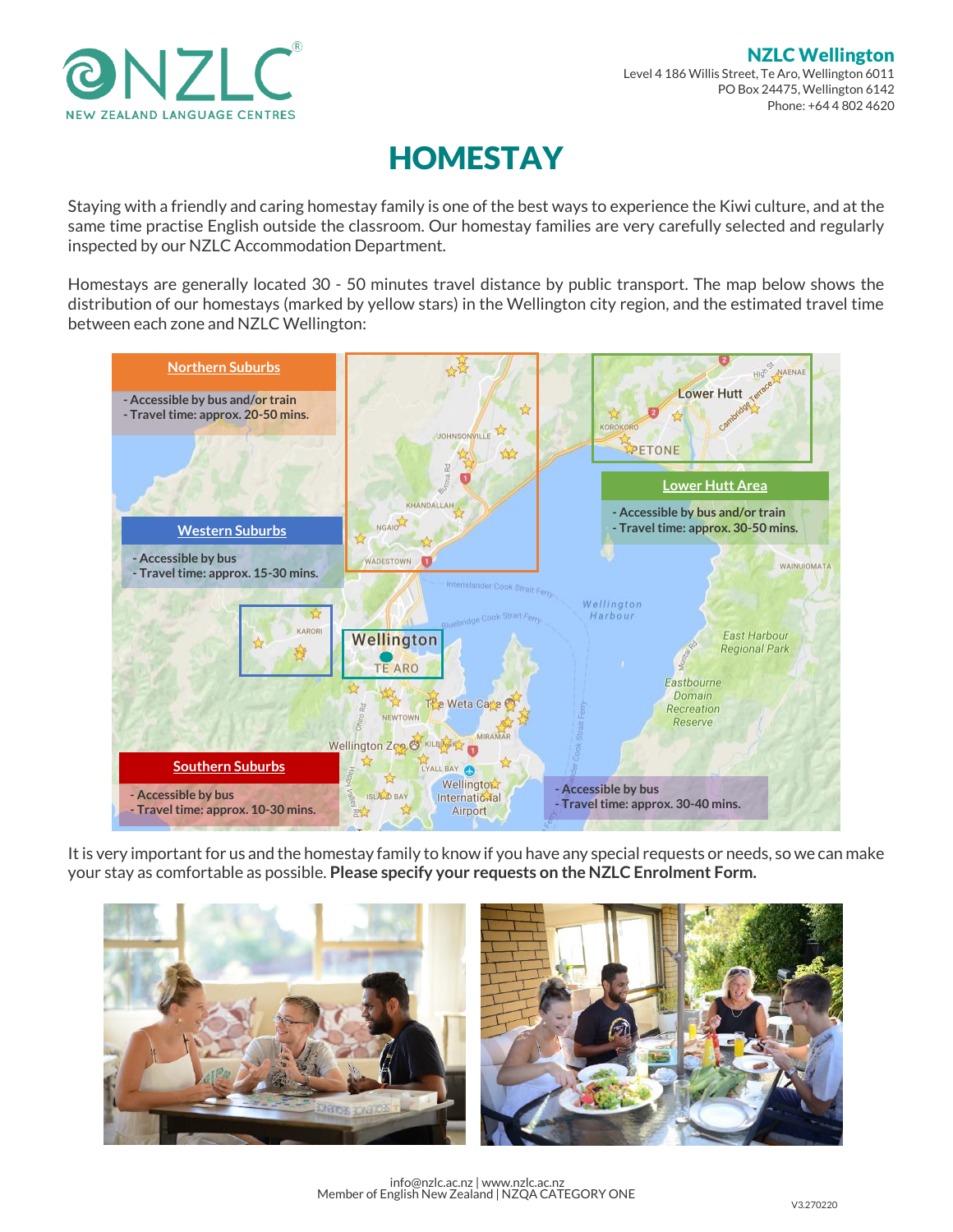

#### NZLC Wellington Level 4 186 Willis Street, Te Aro, Wellington 6011

PO Box 24475, Wellington 6142 Phone: +64 4 802 4620

# Budget Option – Setup on Dixon

**The Setup on Dixon** is located in central Wellington CBD and offers an urban stay experience at a budget-friendly price. It is just a 5-7 minute walk from NZLC. All rooms include comfortable linen and are located near the shared bathroom facilities, communal kitchen and dining/lounge area. This accommodation is ideal for couples or solo travellers.

## **Room Rates: (Minimum Stay = 2 weeks (14 nights))**

| <b>Room</b><br>Type | <b>Capacity</b> | 2020                       | 2021                       |
|---------------------|-----------------|----------------------------|----------------------------|
| <b>Double</b>       | $1 - 2$         | \$395/week                 | \$435/week                 |
| <b>Room</b>         |                 | (additional night is \$57) | (additional night is \$63) |

#### **Accommodation Facilities:**

- Shared bathroom with toilet, shower and vanity unit.
- Shared kitchen has cooking facilities such as stoves, ovens, microwaves, Fridge and freezers. Please enquire at reception should you require cooking utensils.
- Shared laundry with ironing facilities and coin-operated washing machines and dryers.
- Shared lounge with dining table and chairs, sofas and Freeview TV.

#### **Room Facilities:**

- 1x Queen bed, desk, chair, clothes rack, LCD TV, Bar fridge and Tea/Coffee maker
- Bed linen and towels

#### **Other Information:**

| <b>Bond</b>            | \$200 refundable cash bond required at check-in and payable to the property directly                                                                           |
|------------------------|----------------------------------------------------------------------------------------------------------------------------------------------------------------|
| <b>Cancellation</b>    | 7 days' notice required. More than 7 days' notice: no penalty. Less than 7 days: 50% of one weeks' rent payable.<br>All cancellations must be made in writing. |
| <b>Damage</b>          | Any damage caused by guests will be charged at the time of check-out<br>Lost key charge: \$63.25                                                               |
| <b>Cleaning</b>        | Weekly service, including linen and towel change / Shared areas cleaned daily                                                                                  |
| <b>Reception Hours</b> | Monday - Saturday: 8.00am - 12.00am and Sunday: 10.00am - 6.00pm<br>Check-in from 2.00pm and check-out by 10.00am                                              |
| <b>Wi-Filnternet</b>   | Free Wi-Fi is limited to 1GB per room per day.<br>Additional data at \$5 for 500MB, \$8 for 1GB, \$15 for 2GB, \$20 for 5GB                                    |

All information is valid from 27 February 2020 – 31 December 2020

- Please note that, as this information concerns external parties to NZLC Wellington, prices and conditions may change without notice
- The photos above for the city accommodation options are for demonstration purposes only and some of the rooms may not have windows. The actual room you book may differ from the photos
- All bookings are subject to availability
- Above rates include water, power, weekly housekeeping and GST







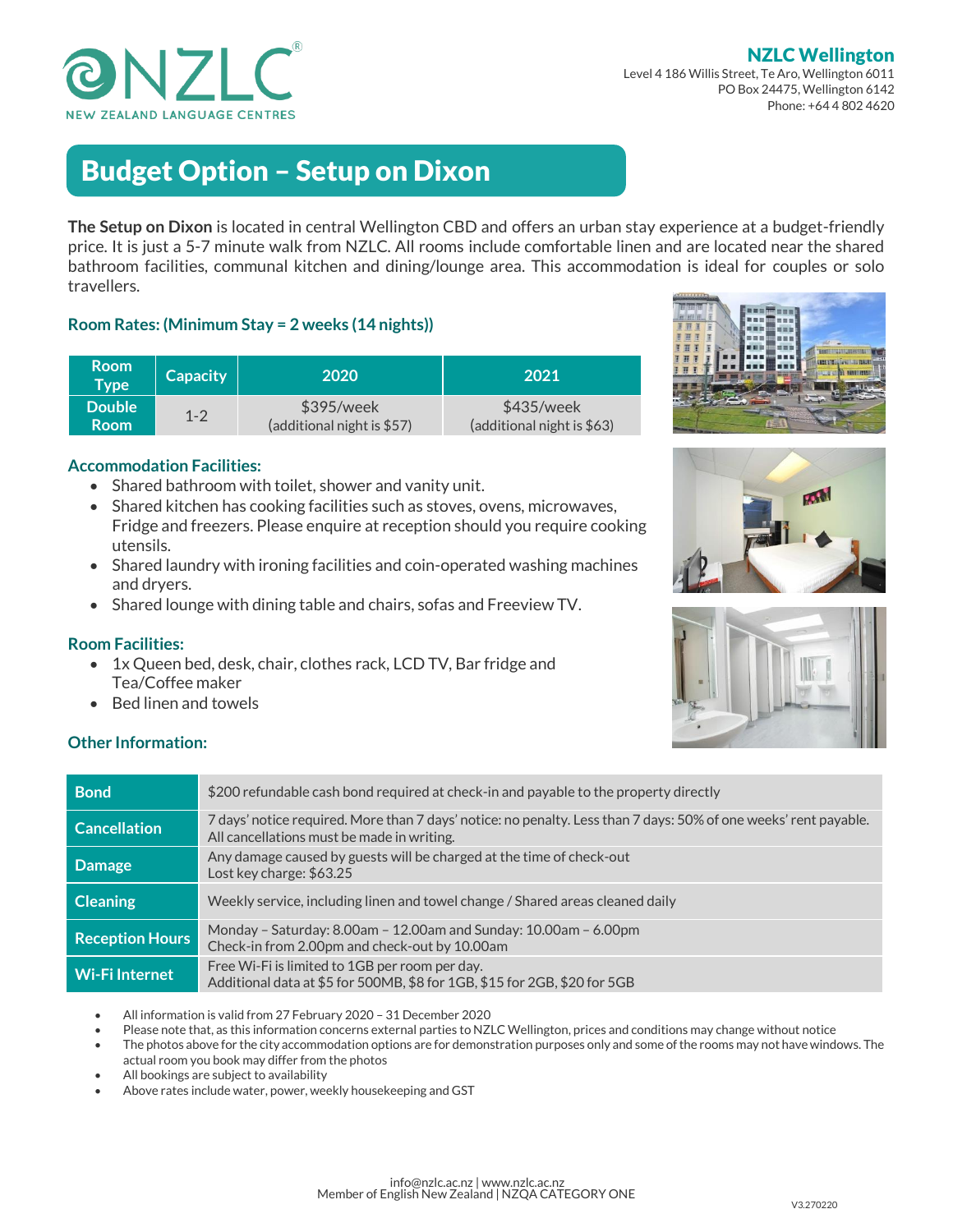

NZLC Wellington Level 4 186 Willis Street, Te Aro, Wellington 6011 PO Box 24475, Wellington 6142 Phone: +64 4 802 4620

# Standard Option - The Setup on Manners

**The Setup on Manners** offers comfortable and affordable short-term and long-term accommodation in the centre of Wellington city, just a 5-minute walk from NZLC. Each apartment has its own kitchenette and ensuite bathroom. This accommodation is ideal for couples or solo travellers looking for a fully furnished studio in a great location.

### **Room Rates: (Minimum Stay = 2 weeks (14 nights))**

| <b>Room</b><br>Type | <b>Capacity</b> | 2020                       | 2021                       |
|---------------------|-----------------|----------------------------|----------------------------|
| <b>Oueen</b>        | $1 - 2$         | \$600/week                 | \$650/week                 |
| <b>Studio</b>       |                 | (additional night is \$86) | (additional night is \$93) |

### **Accommodation Facilities:**

- Shared laundry with ironing facilities and coin-operated washing machines and dryers.
- Shared balcony.
- On-site undercover car parking available at \$15 per night.

### **Room Facilities:**

- Queen bed, desk, chair, wardrobe and SKY TV
- Bathroom with toilet, shower, vanity unit and hair dryer
- Kitchenette with microwave, kettle, toaster, fridge and cooktop
- Dishware, cutlery, cookware and cooking utensils
- Bed linen and towels
- Heater

## **Other Information:**

| <b>Bond</b>            | \$200 refundable cash bond required at check-in and payable to the property directly                                                                           |
|------------------------|----------------------------------------------------------------------------------------------------------------------------------------------------------------|
| <b>Cancellation</b>    | 7 days' notice required. More than 7 days' notice: no penalty. Less than 7 days: 50% of one weeks' rent payable.<br>All cancellations must be made in writing. |
| <b>Damage</b>          | Any damage caused by guests will be charged at the time of check-out<br>Lost key charge: \$63.25                                                               |
| <b>Cleaning</b>        | Weekly service, including linen and towel change / Shared areas cleaned daily                                                                                  |
| <b>Reception Hours</b> | Monday – Saturday: 8.00am – 12.00am and Sunday: 10.00am – 6.00pm<br>Check-in from 2.00pm and check-out by 10.00am                                              |
| Wi-Filnternet          | Free Wi-Fi is limited to 1GB per room per day.<br>Additional data at \$5 for 500MB, \$8 for 1GB, \$15 for 2GB, \$20 for 5GB                                    |

- All information is valid from 1 January 2020 31 December 2020
- Please note that, as this information concerns external parties to NZLC Wellington, prices and conditions may change without notice
- The photos above for the city accommodation options are for demonstration purposes only and some of the rooms may not have windows. The actual room you book may differ from the photos
- All bookings are subject to availability
- Above rates include water, power, weekly housekeeping and GST